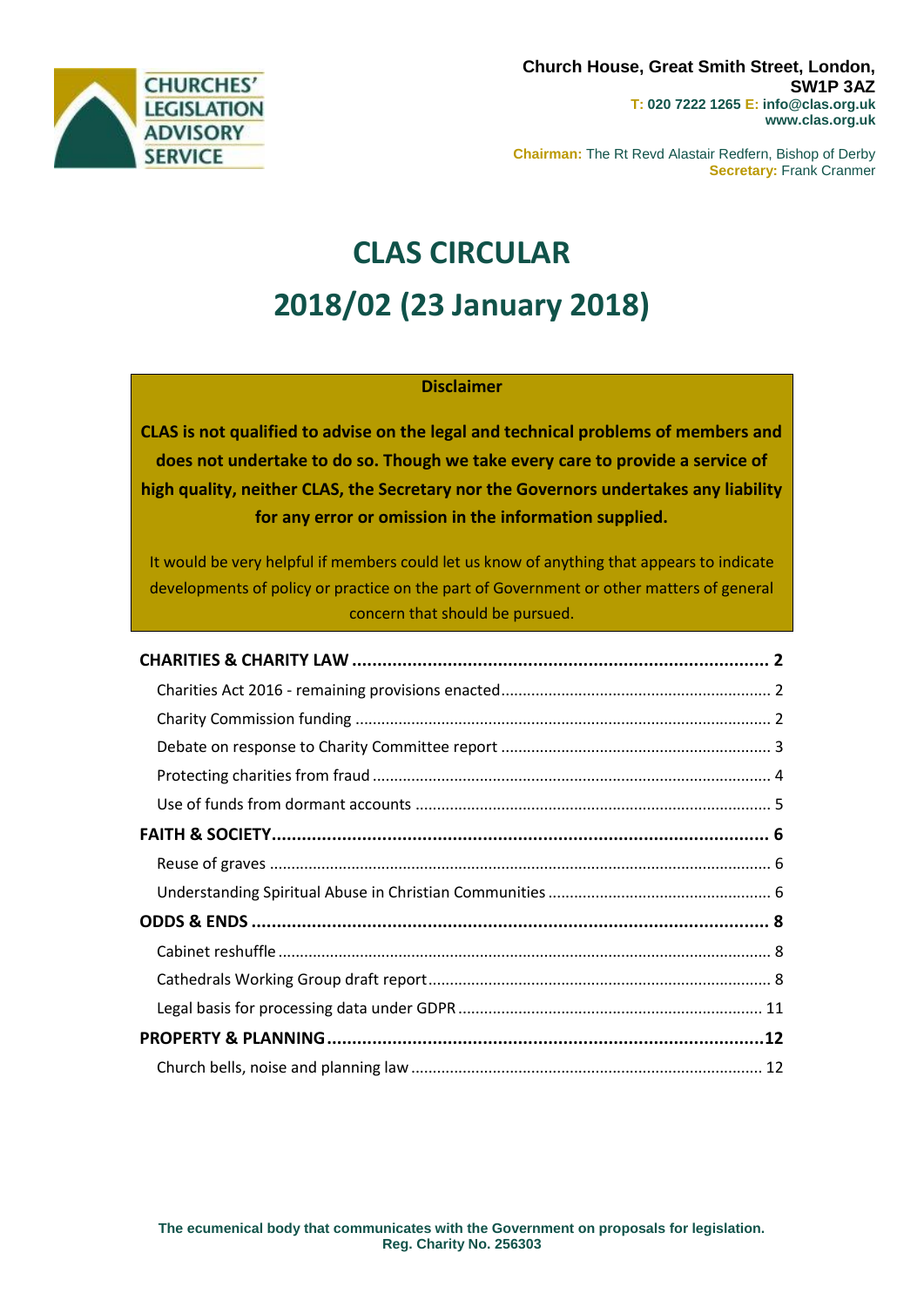# <span id="page-1-0"></span>**CHARITIES & CHARITY LAW**

<span id="page-1-1"></span>**Charities Act 2016 - remaining provisions enacted**

**For information**

The Charities (Protection and Social Investment) Act 2016 (Commencement No. 2 and Transitional Provision) Regulations 2018 have been [published,](http://www.legislation.gov.uk/uksi/2018/47/pdfs/uksi_20180047_en.pdf) bringing the remaining provisions of the Charities Act into force. The Charity Commission has also published new [guidance](http://www.gov.uk/guidance/automatic-disqualification-rule-changes-guidance-for-charities) on changes to automatic disqualification rules.

The commencement of those provisions is staggered, with section 9 (which makes provision in respect of the automatic disqualification of a charity's trustees in certain circumstances) being brought into force partially on 1 February 2018. Further guidance on how the Charity Commission assesses waiver applications has also been [published.](http://www.gov.uk/government/publications/how-the-charity-commission-assesses-waiver-applications-and-makes-a-decision)

The commencement of the remaining provisions of the 2016 Act relates to the keeping of records in respect of the disqualification and removal of the trustees of charities and the consequences of participating in corporate decisions whilst disqualified.

[Source: Charity Commission – 17 January]

## <span id="page-1-2"></span>**Charity Commission funding**



The Government has [decided](http://www.gov.uk/government/news/commission-receives-annual-5m-interim-funding-boost) to give the Charity Commission an extra £5 million per year to help it respond to significant increases in demand on its core regulatory functions, including registration and compliance; however, the Government has emphasised that the extra funding is an interim solution while the Commission considers 'longer term, more sustainable funding models' – including a consultation on whether the largest charities should make 'a modest contribution to the Commission's enabling work, aimed at helping over half a million trustees across England and Wales manage their charities effectively and efficiently'.

The Commission is now working on detailed proposals, including whether to charge large charities. It expects to launch a consultation that will ask for charities' views on: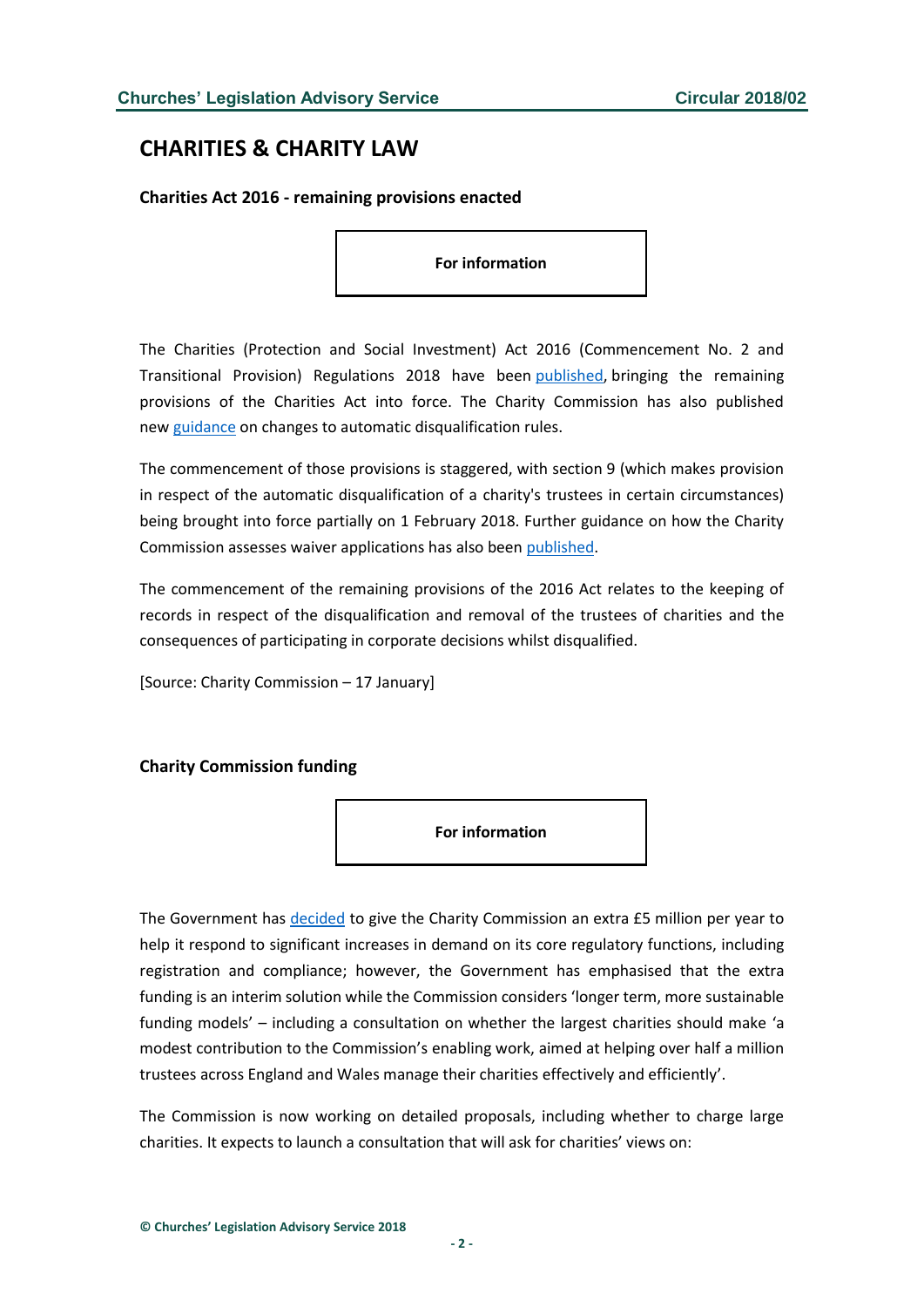- *The practicalities and implications of a system for charging the largest charities*: the details are under consideration by the Commission, but it expects to consult on proposals that would see it receiving around £7.5million a year through contributions from the 2,000 largest charities on the register, namely those with annual incomes of over £5million; and
- The enabling work that charities and trustees would like to see the Commission expanding or developing.

CLAS will no doubt respond to the consultation when it appears. One's first (possibly uncharitable) thought, however, is that the Commission could do worse than to update its publication on *[The Advancement of Religion for the Public Benefit](https://www.gov.uk/government/uploads/system/uploads/attachment_data/file/358531/advancement-of-religion-for-the-public-benefit.pdf)*, part of which has been withdrawn and which was last revised when Dame Suzi Leather was Chair.

[Source: Charity Commission, 23 January]

# <span id="page-2-0"></span>**Debate on response to Charity Committee report**

**For information**

A [debate](http://hansard.parliament.uk/lords/2018-01-16/debates/3CC1D81A-B3B5-43F5-9A54-569C7673BA0E/StrongerCharitiesForAStrongerSociety(CharitiesCommitteeReport)) has been held in the House of Lords on the Government's [response](http://www.parliament.uk/documents/lords-committees/charities/Charities-Government-response-191217.pdf) to the Lords Charities' Committee report, *[Stronger Charities for a Stronger Society](http://publications.parliament.uk/pa/ld201617/ldselect/ldchar/133/133.pdf)*. Concerns were raised in particular over the Government's delays in both responding to the report and in appointing a new chair of the Charity Commission to succeed William Shawcross. There was also some concern that, while the response contained commitments to work with the sector to consider how to strengthen charities, there was little detail on how commitments might be monitored or on timeframes.

Responding to the debate, the Government explained that the delay in publishing the response had been due to ministerial changes, as well as wanting the response to be part of its work on the Civil Society Strategy. A new chair of the Charity Commission was to be "announced in due course". It was also noted that the Civil Society Strategy would be released later this year and would focus on three areas:

- the Government's vision for civil society and the value placed on its role in society more widely
- the challenges faced by the sector through "non-financial Governmental intervention", and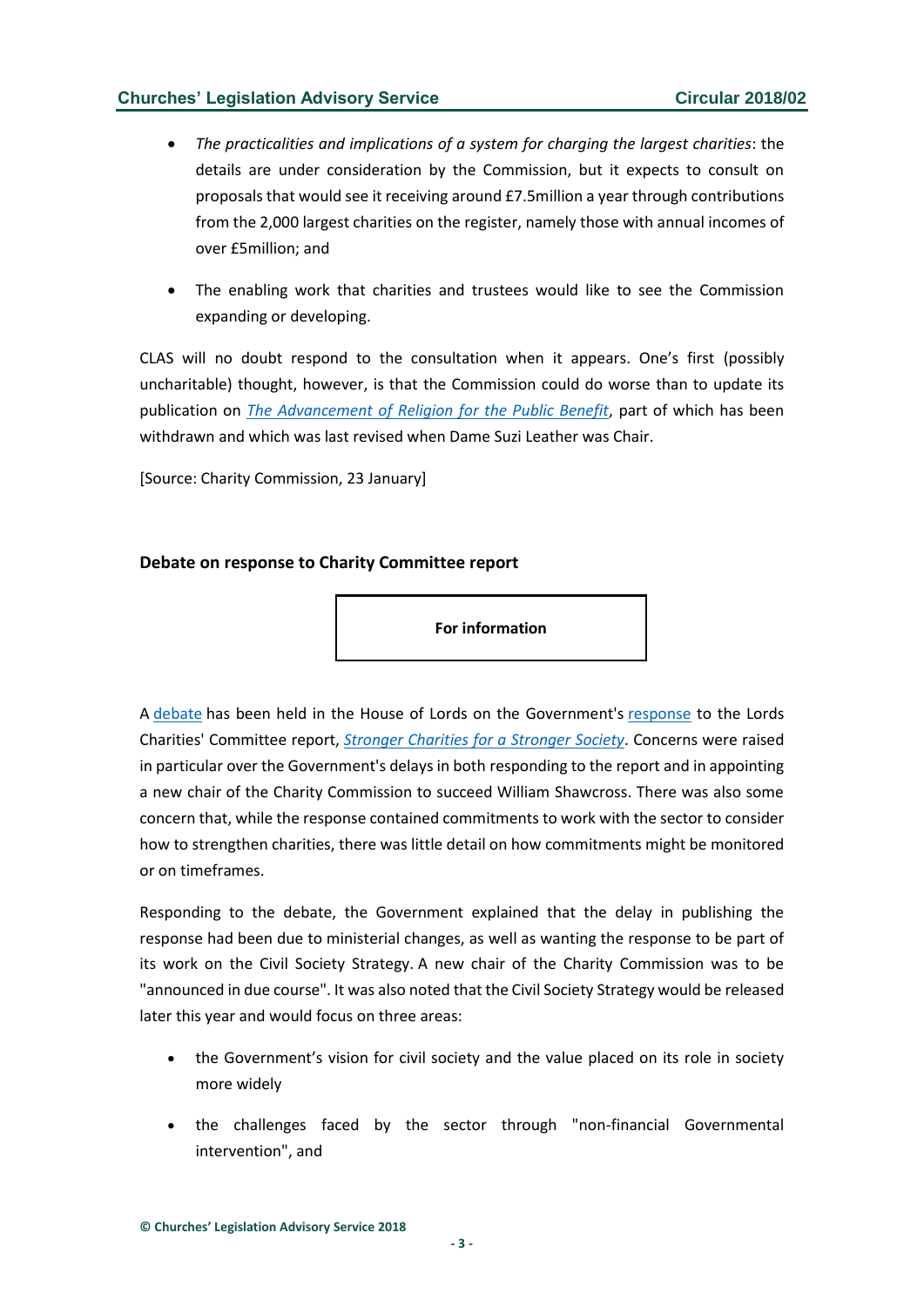a new framework for effective collaboration between Government and civil society

The Charity Commission has also made its [formal response](http://www.parliament.uk/documents/lords-committees/charities/Charities-Charity-Commission-response-040118.pdf) to the report, accepting the recommendations on improving guidance around mergers and committing to consider what changes it should make to its guidance to support the financial resilience of charities. It has also noted recent changes made to its guidance on serious incident reporting as well as highlighting its plan for looking into the need to charge charities.

[Source: House of Lords – 16 January; Charity Commission – 8 January]

#### <span id="page-3-0"></span>**Protecting charities from fraud**

**For information and possibly for action**

The Charity Commission has updated its [guidance](http://www.gov.uk/guidance/protect-your-charity-from-fraud) on protecting charities from fraud, adding an infographic suggesting 10 key questions that charity trustees should make sure they have asked themselves. The questions act as a checklist of areas that trustees should ensure that they have covered, considering a range of areas:

- 1. Do we have regular and frank conversations with delivery partners?
- 2. Do we understand our financial systems and data, and what 'normal' looks like?
- 3. Do we conduct pre-employment screening and in-service checks on staff?
- 4. Do we conduct an annual fraud risk review?
- 5. Do we understand what fraud is and what our responsibilities are?
- 6. Do we promote fraud awareness and understanding?
- 7. Do we run process test checks and observe jobs in action?
- 8. Do we encourage staff and volunteers to voice concerns?
- 9. Do we have a response plan ready so that everyone knows what to do?
- 10. Do we have an anti-fraud policy and code of ethics?

[Source: Charity Commission – 22 January]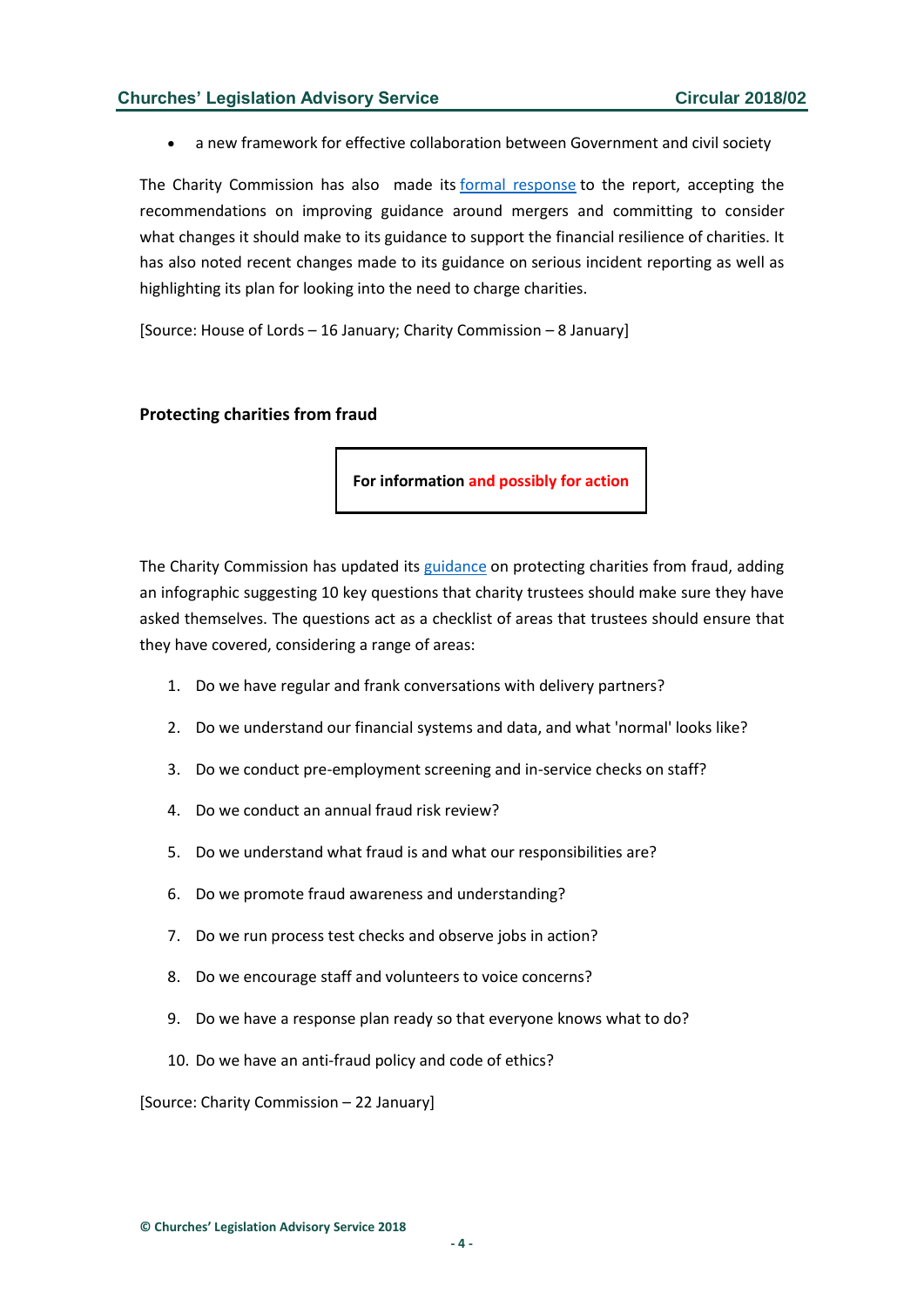<span id="page-4-0"></span>**Use of funds from dormant accounts**

**For information and possibly for action**

Minister for Civil Society Tracey Crouch has [announced](http://www.gov.uk/government/news/government-unlocking-330-million-from-dormant-accounts-to-build-a-fairer-society) that £330 million from dormant bank and building society accounts will be used over the next four years to fund projects tackling a number of societal problems, including housing vulnerable people, helping disadvantaged young people into work and dealing with problem debt.

Around £280m will be allocated to initiatives across England, including around £135m to meet existing funding commitments to Big Society Capital (BSC), which will fund stable and longterm accommodation for vulnerable groups, such as homeless people and those suffering with mental health issues. BSC also intends to leverage private co-investment, to maximise the impact of these funds.

Around £50m will be distributed by the Big Lottery Fund in Scotland, Wales and Northern Ireland. Each devolved administration will then decide how these funds are used.

[Source: DCMS – 4 January]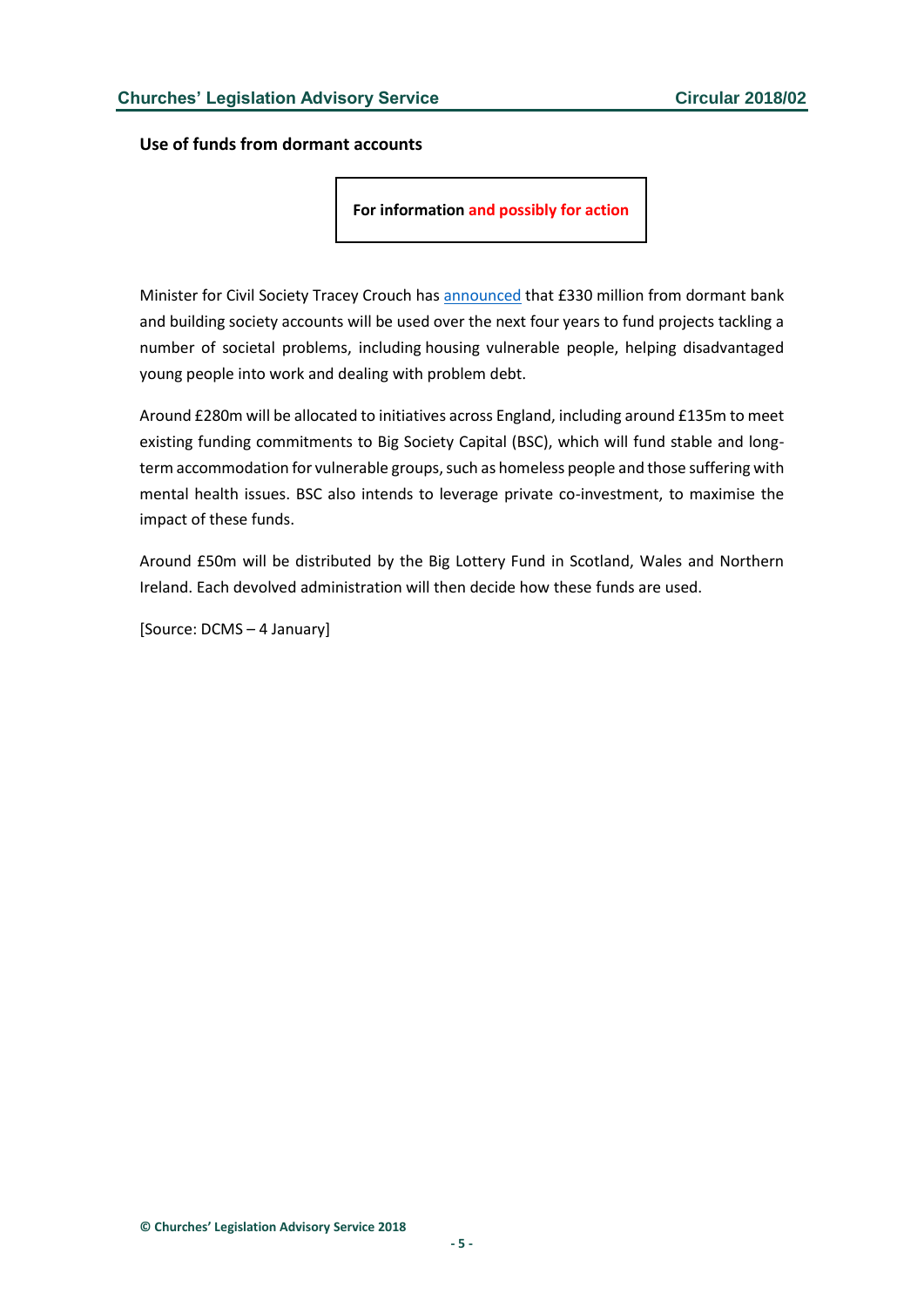# <span id="page-5-0"></span>**FAITH & SOCIETY**

<span id="page-5-1"></span>**Reuse of graves**

**For information**

The issues of the reuse of graves and of burial law more generally came up in a Written Answer on 23 January when the Ministry of Justice answered a Written Question [122416] from Nicky Morgan (Conservative, Loughborough) asking what representations the Secretary of State has received from (a) the Burial and Cremation Advisory Group and (b) other stakeholders on the reuse of graves; and whether his Department plans to continue to review the matter of such reuse. The answer was as follows:

"We continue to keep the issue of burial space under review and to maintain a dialogue about it with the Burial and Cremation Advisory Group - an expert group which meets twice yearly and is chaired by the Ministry of Justice - and other stakeholders.

In addition, as part of its 13th Programme of Law Reform, the Law Commission will be undertaking a project to consider the modernisation and streamlining of burial and cremation law, with a view to putting forward a legal framework for the future."

The re-use of grave spaces is an issue on which CLAS has made representations on various occasions in the past. We imagine that the Law Commission will be calling for evidence when it begins its project on burial and cremation law and we shall certainly respond.

[Source: Commons *Hansard*, 23 January]

# <span id="page-5-2"></span>**Understanding Spiritual Abuse in Christian Communities**

**For information**

Bournemouth University has published a report of [a study](http://files.ccpas.co.uk/documents/SpiritualAbuseSummaryDocument.pdf) published on behalf of the Churches Child Protection Advisory Service (CCPAS), looking into the growing awareness of and interest in spiritual abuse in faith communities as a subject.

The report notes a lack of research in the area and no universally agreed definition of the term as the primary reasons for the project. The aim of the study is therefore to investigate current levels of knowledge and awareness of spiritual abuse in the Christian faith in the UK, to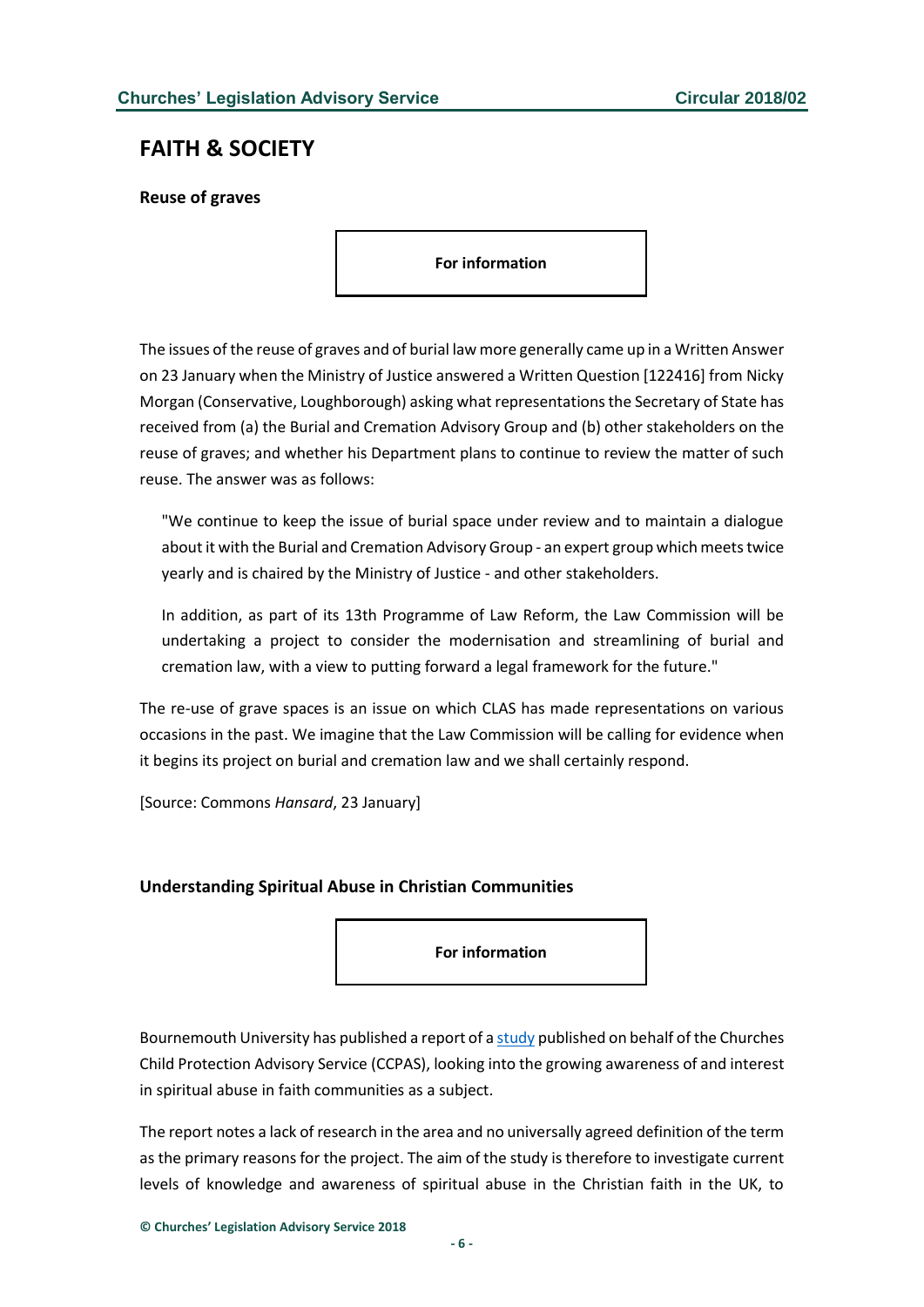provide evidence to inform understanding and to develop effective responses, policy and practice.

Key characteristics of spiritual abuse identified were coercion and control, manipulation and pressuring of individuals, control through the misuse of religious texts and scripture and providing a 'divine' rationale for behaviour. It was also clear that this abuse could go both ways, with leaders also experiencing spiritual abuse from those they are leading.

It was also noted that only 33% of respondents stated their Church or Christian organisation had a safeguarding policy that included spiritual abuse and only 24% of respondents had received training on how to deal with it.

The Church of England has also [published](https://www.churchofengland.org/sites/default/files/2018-01/TD%20Judgement%20final%2020181228.pdf) the findings of the Bishop's Disciplinary Tribunal for the Diocese of Oxford in the matter of a complaint under the [Clergy Discipline Measure](https://www.legislation.gov.uk/ukcm/2003/3/contents)  [2003](https://www.legislation.gov.uk/ukcm/2003/3/contents) against The Reverend Timothy Davis, Vicar of Christ Church Abingdon, in respect of the mentoring he provided to a 15/16 year old schoolboy whose family were members of his congregation.

[Source: CCPAS – 19 January]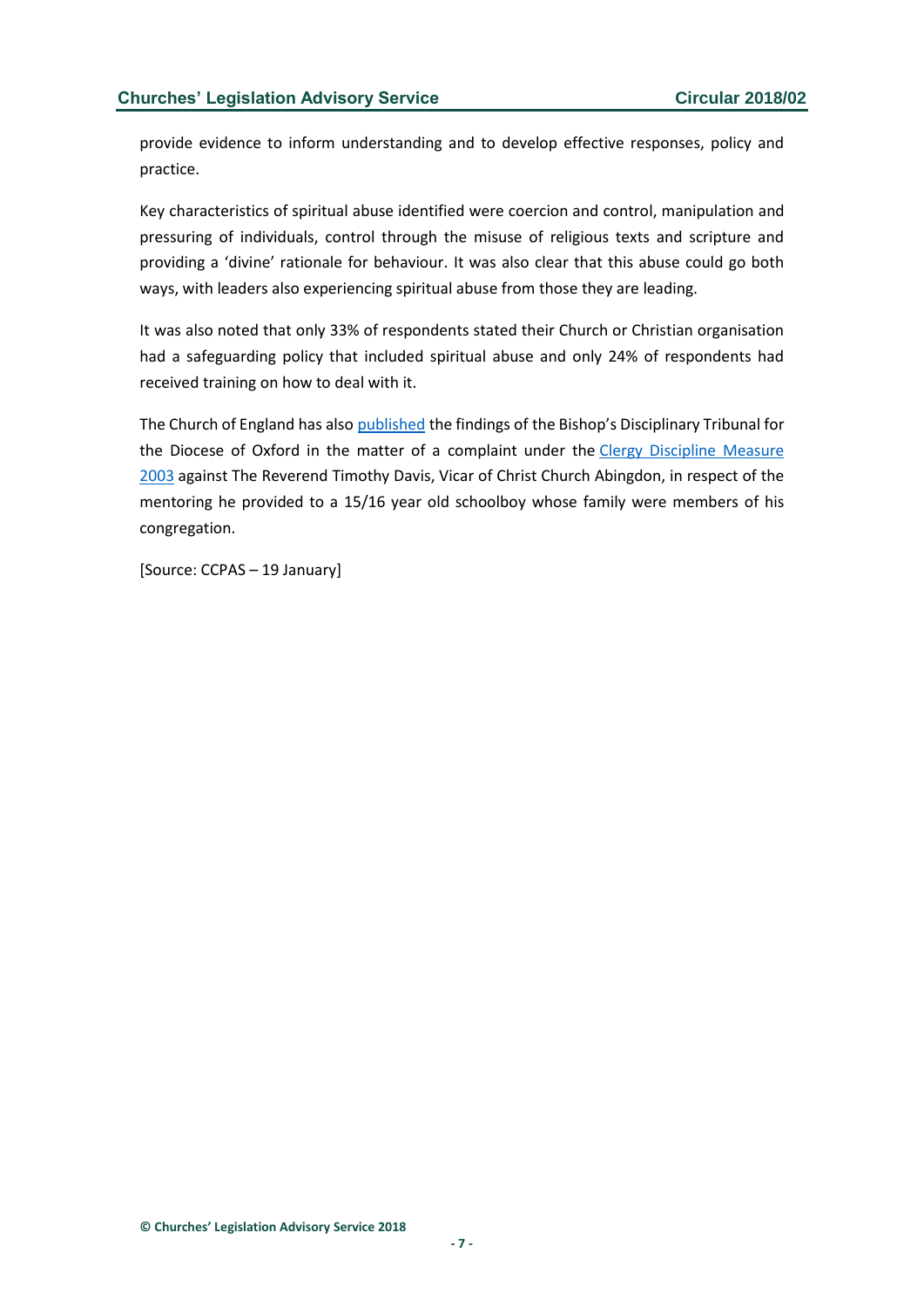# <span id="page-7-0"></span>**ODDS & ENDS**

# <span id="page-7-1"></span>**Cabinet reshuffle**

**For information**

As part of the [Cabinet reshuffle](http://www.parliament.uk/mps-lords-and-offices/government-and-opposition1/her-majestys-government/) earlier this month, Matt Hancock MP has been confirmed as Secretary of State for Digital, Culture, Media and Sport, replacing Karen Bradley MP. Tracey Crouch MP remains as Parliamentary Under Secretary of State for Sport and Civil Society.

Andrew Jones MP has been appointed Vice-Chairman at Conservative Campaign Headquarters and is being replaced as Exchequer Secretary to the Treasury (the role which currently has ministerial responsibility for charity taxation) by Robert Jenrick MP.

DCLG has been [renamed](http://www.gov.uk/government/news/government-renews-focus-on-housing-with-ministry-of-housing-communities-and-local-government) the Ministry of Housing, Communities and Local Government (MHCLG), to reflect the addition of housing as a key priority for the department – though why it is now a Ministry instead of a Department escapes us. Sajid Javid MP remains in post, as Secretary of State for Housing, Communities and Local Government. Dominic Raab MP has been appointed as Minister of State for Housing to replace Alok Sharma MP, who has moved to the Department for Work and Pensions.

[Source: HM Government – 9 January]

# <span id="page-7-2"></span>**Cathedrals Working Group draft report**

**For information**

At least some of the non-Anglican members of CLAS in England may possibly be interested in the newly-published [draft report](https://www.churchofengland.org/sites/default/files/2018-01/Cathedrals%20Working%20Group%20Report_0.pdf) of the Cathedrals Working Group, which appeared on 17 January. The Report's main recommendations are as follows:

## *Mission and ecclesiology*

There are many ways to improve relationships and joint-working between cathedrals, bishops, dioceses and National Church Institutions [21].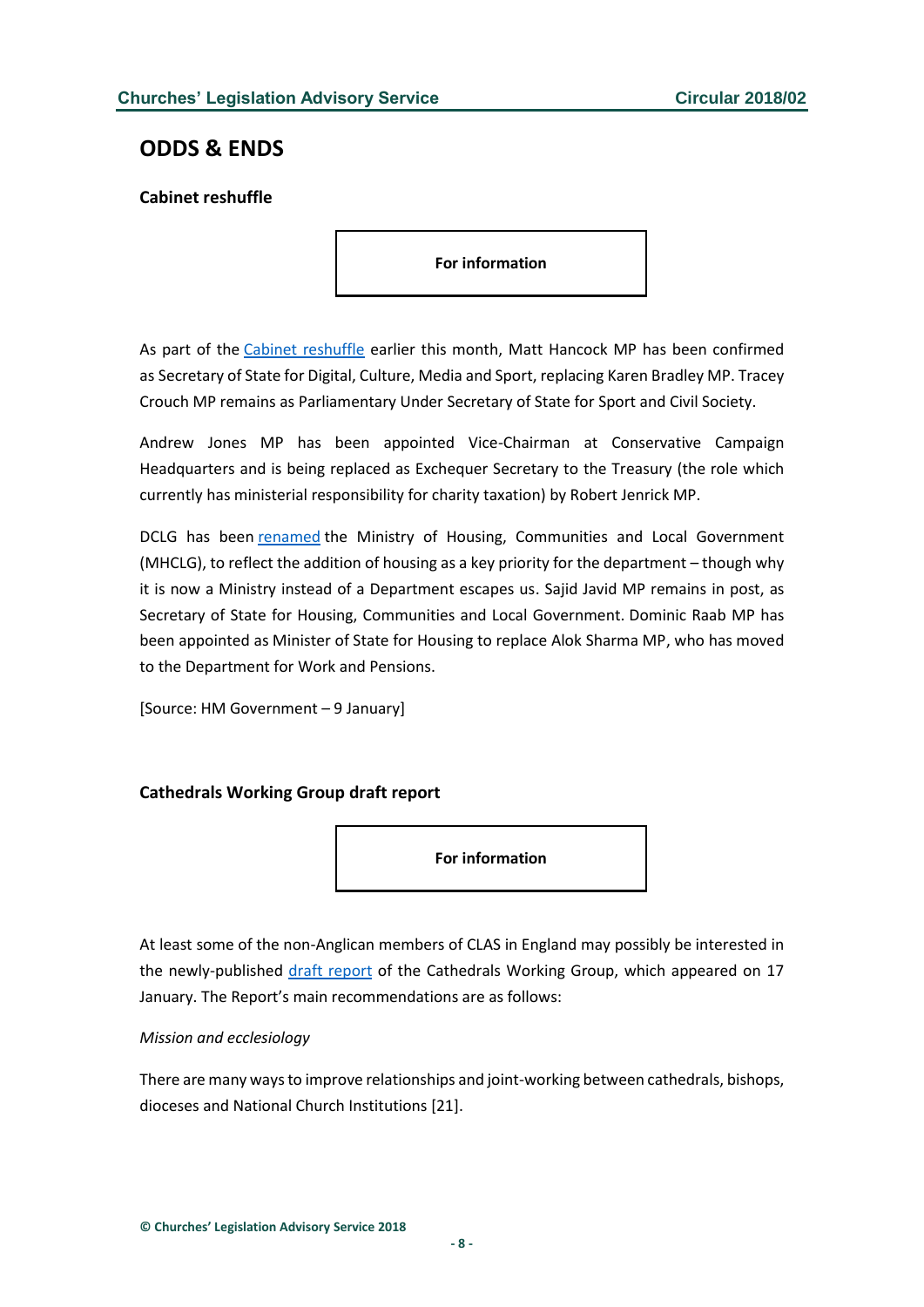#### *Governance*

The responsibilities and accountabilities of various cathedral bodies and roles are unclear or ambiguous under the current governance arrangements set out in the Cathedrals Measure. This should be addressed as follows:

- retaining Chapter as the governing body, but with enhanced membership and a majority of 'non-executive' members, at least two-thirds of whom would be laity;
- retaining the Dean as chair of Chapter;
- a clear separation of governance and management, involving the establishment of a Senior Executive Team to oversee day-to-day cathedral operations;
- strengthening the Chapter's engagement with finance, audit and risk management activities;
- establishing a quinquennial assurance review of processes and controls;
- enabling the diocesan bishop to appoint a senior independent lay member to sit on Chapter as Vice-Chair;
- removing the confusion over the role and expectations made of Cathedral Councils by reorienting their focus around stakeholder engagement and removing any legislative function; and
- registering cathedrals with the Charity Commission by bringing them under the terms of the Charities Act [22].

## *Leadership and management*

Good governance only works effectively if it is supported by a clear and robust management structure. Many of the strategic, operational and financial challenges in cathedrals stem from issues around management focus and effectiveness. We propose addressing these as follows:

- all cathedral clergy and staff will come under the Dean's authority;
- ministerial Development Review requirements for deans and residentiary canons will be revised and updated to ensure that the management structure and processes operate effectively;
- chapters will establish a Nominations and Development committee, with a significant brief to review and address the skills and experience necessary for effective governance and management; and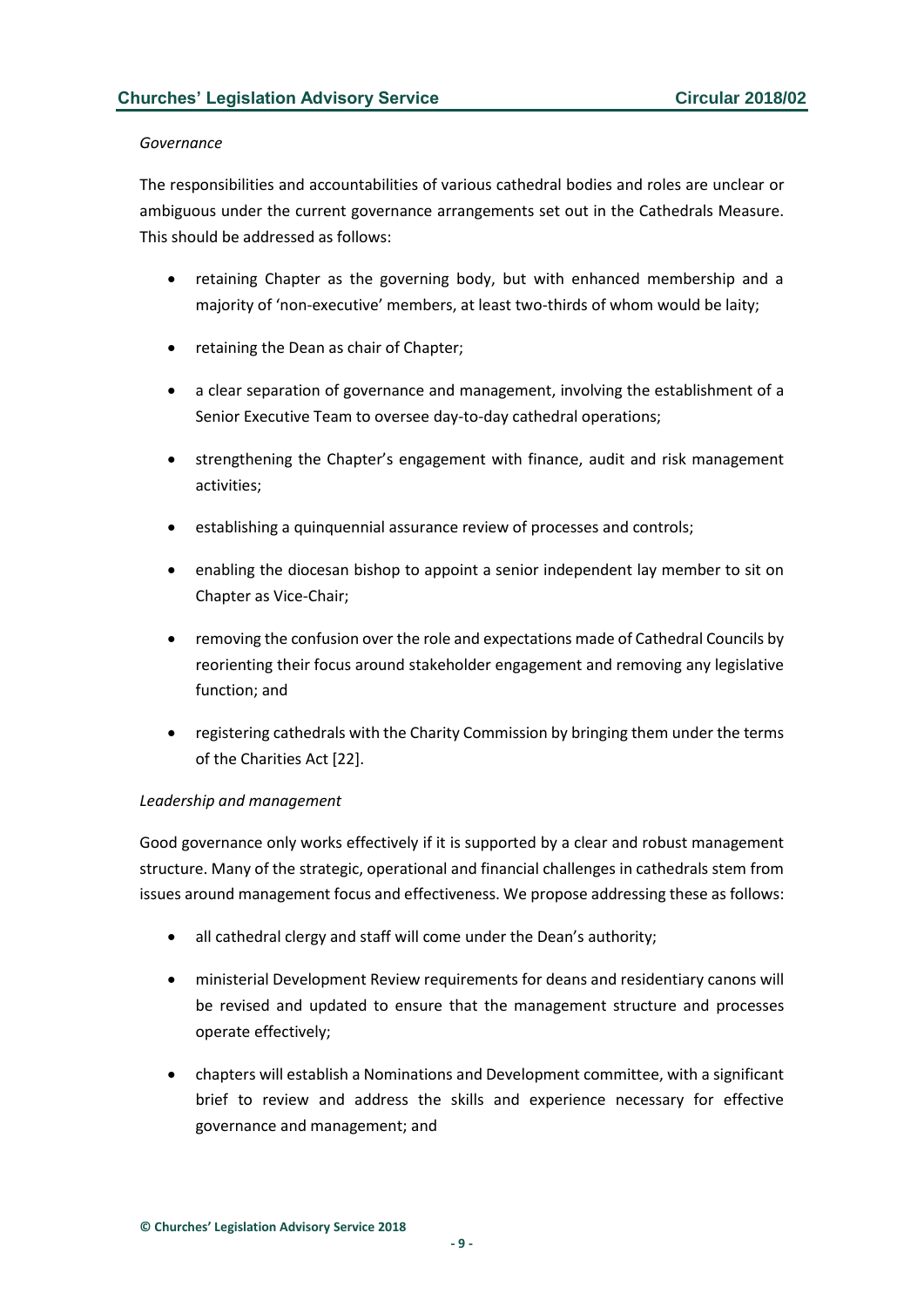• proper attention should be given to appointment, induction, training and development of Chapter and staff members [23].

#### *Finance*

Without robust financial management, the sustainability of cathedrals is at risk. Detailed recommendations include:

- prioritising the recruitment and retention of a suitably qualified Chief Financial Officer and supporting staff;
- establishing a central support service for cathedrals to access skills that they may not have in-house;
- establishing, at a minimum, a Finance, Audit and Risk committee with an appropriately qualified independent chair: where local circumstances and resources permit, it would be best practice to have an Audit and Risk Committee separate from the Finance Committee;
- creating robust internal and external reporting structures;
- selecting auditors from a nationally-endorsed panel; and
- a range of changes to the funding streams from the Church Commissioners in the interests of flexibility, simplification, fairness and innovation [24].

## *Buildings*

Major buildings projects play a large part in the life of many cathedrals but represent the largest episodic financial risk that cathedrals face. Before embarking on major projects, Chapters need to ensure:

- that they have carried out a skills audit and gap analysis;
- that they have established effective project governance and management structures; and
- that they have access to high-quality advice [26].

Collaboration between cathedrals and the National Church Institutions is valued and necessary. Work needs to be done at national level to assess the overall national repair and maintenance liabilities of cathedrals. Government should be approached to begin a dialogue about state contribution to a national UK cathedral fabric fund [27].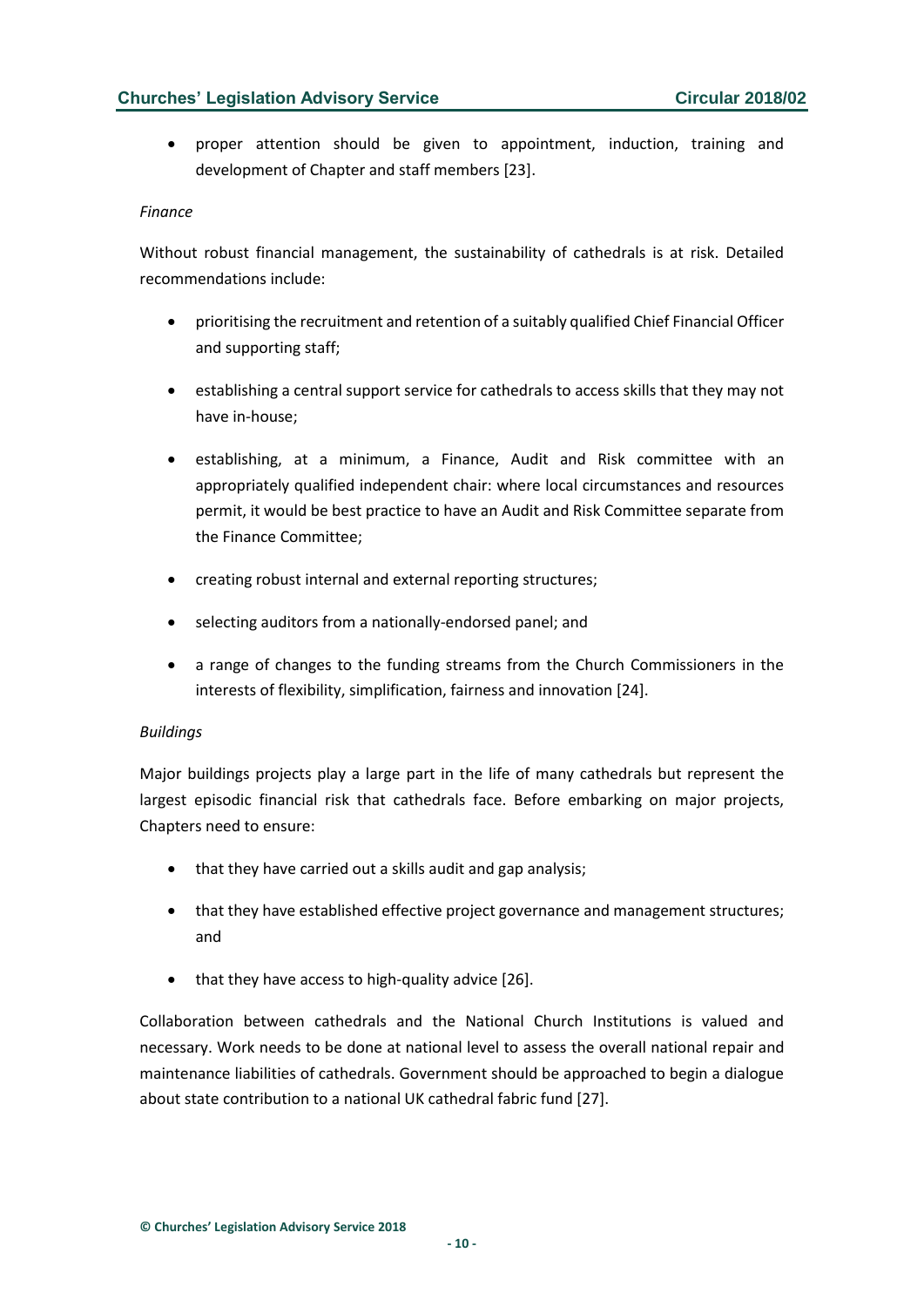#### *Safeguarding*

While progress has been made in the past few years, the Working Group remains concerned that the cathedral sector as a whole is lagging behind the rest of the Church on safeguarding. It endorses the proposed 'whole church' approach to safeguarding being led by the National Safeguarding Team and expects cathedrals to work jointly with their diocese in order to achieve it. There remain failings in safeguarding practice for cathedrals that must be addressed as a matter of urgency [28].

The Group is carrying out an open consultation on this draft and is seeking feedback via an online [consultation.](https://www.churchofengland.org/about/our-cathedrals/cathedrals-working-group) The consultation closes at **5pm on Wednesday 28 February**.

[Source: Cathedrals Working Group – 17 January]

## <span id="page-10-0"></span>**Legal basis for processing data under GDPR**

**For information**

Alison Johnston from the Information Commissioner's Office (ICO) has published a [blog](http://www.oscr.org.uk/blog/2018/january/09/gdpr-legal-basis-for-processing-and-transparency) for the OSCR regarding the GDPR and an organisation's legal basis for processing personal data. The blog notes that the current Data Protection Act 1998 has already established specific conditions or purposes for processing data and that under the GDPR and the new Data Protection Bill these conditions will persist, though they will be referred to as 'legal bases' rather than 'conditions' for processing.

The blog goes on to note that the real change is really the 'accountability principle', which requires organisations to document their legal bases for processing information as part of their evidence of compliance. Under GDPR, individuals have an increased right to be informed about the use of their personal data. Organisations must be clear and transparent about how and why they are using personal information.

[Source: OSCR – 11 January]